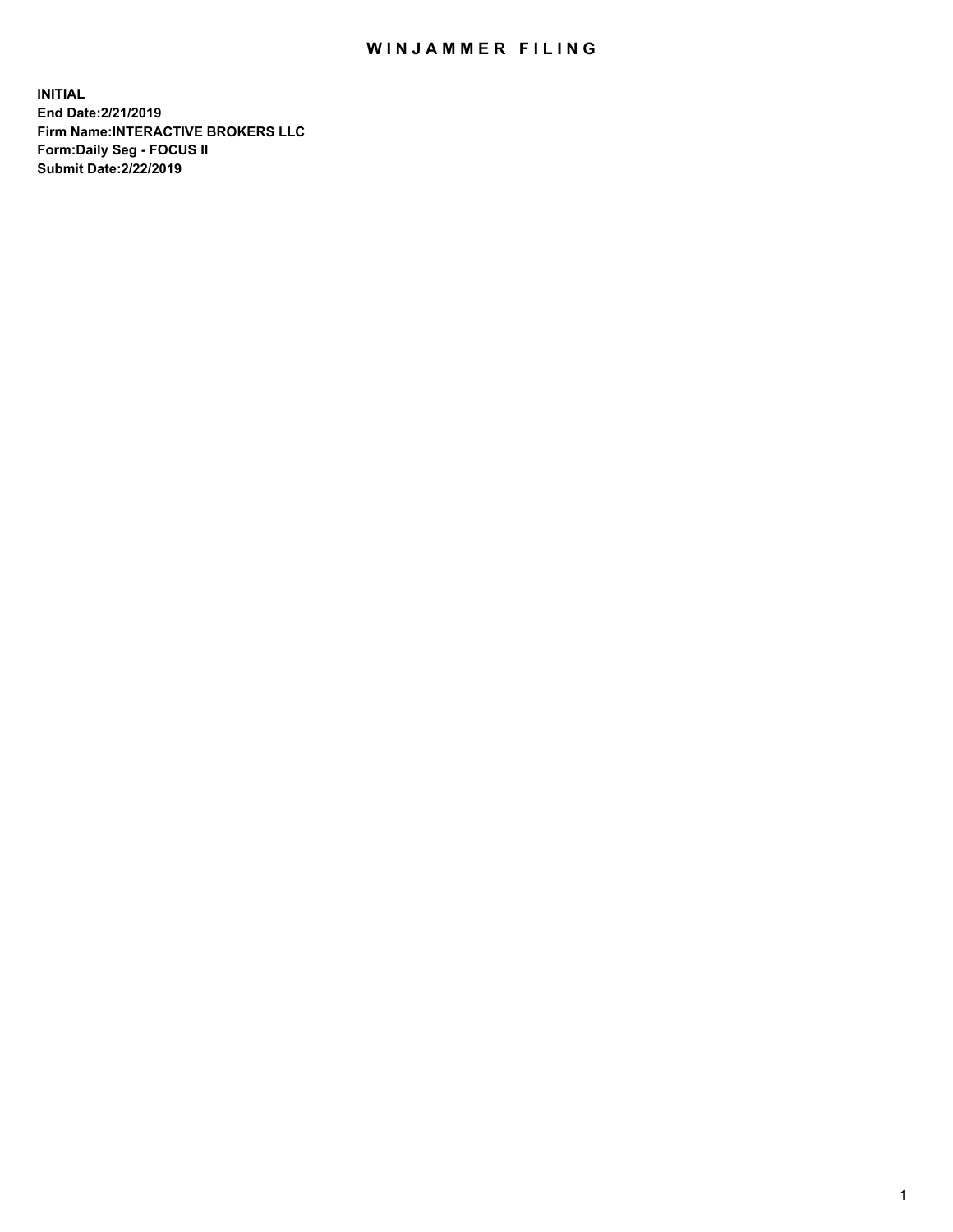**INITIAL End Date:2/21/2019 Firm Name:INTERACTIVE BROKERS LLC Form:Daily Seg - FOCUS II Submit Date:2/22/2019 Daily Segregation - Cover Page**

| Name of Company                                                                                                                                                                                                                                                                                                                | <b>INTERACTIVE BROKERS LLC</b>                                                                  |
|--------------------------------------------------------------------------------------------------------------------------------------------------------------------------------------------------------------------------------------------------------------------------------------------------------------------------------|-------------------------------------------------------------------------------------------------|
| <b>Contact Name</b>                                                                                                                                                                                                                                                                                                            | <b>James Menicucci</b>                                                                          |
| <b>Contact Phone Number</b>                                                                                                                                                                                                                                                                                                    | 203-618-8085                                                                                    |
| <b>Contact Email Address</b>                                                                                                                                                                                                                                                                                                   | jmenicucci@interactivebrokers.c<br>$om$                                                         |
| FCM's Customer Segregated Funds Residual Interest Target (choose one):<br>a. Minimum dollar amount: ; or<br>b. Minimum percentage of customer segregated funds required:% ; or<br>c. Dollar amount range between: and; or<br>d. Percentage range of customer segregated funds required between:% and%.                         | $\overline{\mathbf{0}}$<br>$\overline{\mathbf{0}}$<br>155,000,000 245,000,000<br>0 <sub>0</sub> |
| FCM's Customer Secured Amount Funds Residual Interest Target (choose one):<br>a. Minimum dollar amount: ; or<br>b. Minimum percentage of customer secured funds required:%; or<br>c. Dollar amount range between: and; or<br>d. Percentage range of customer secured funds required between:% and%.                            | $\overline{\mathbf{0}}$<br>$\overline{\mathbf{0}}$<br>80,000,000 120,000,000<br>0 <sub>0</sub>  |
| FCM's Cleared Swaps Customer Collateral Residual Interest Target (choose one):<br>a. Minimum dollar amount: ; or<br>b. Minimum percentage of cleared swaps customer collateral required:% ; or<br>c. Dollar amount range between: and; or<br>d. Percentage range of cleared swaps customer collateral required between:% and%. | $\overline{\mathbf{0}}$<br>$\underline{\mathbf{0}}$<br>0 <sub>0</sub><br>00                     |

Attach supporting documents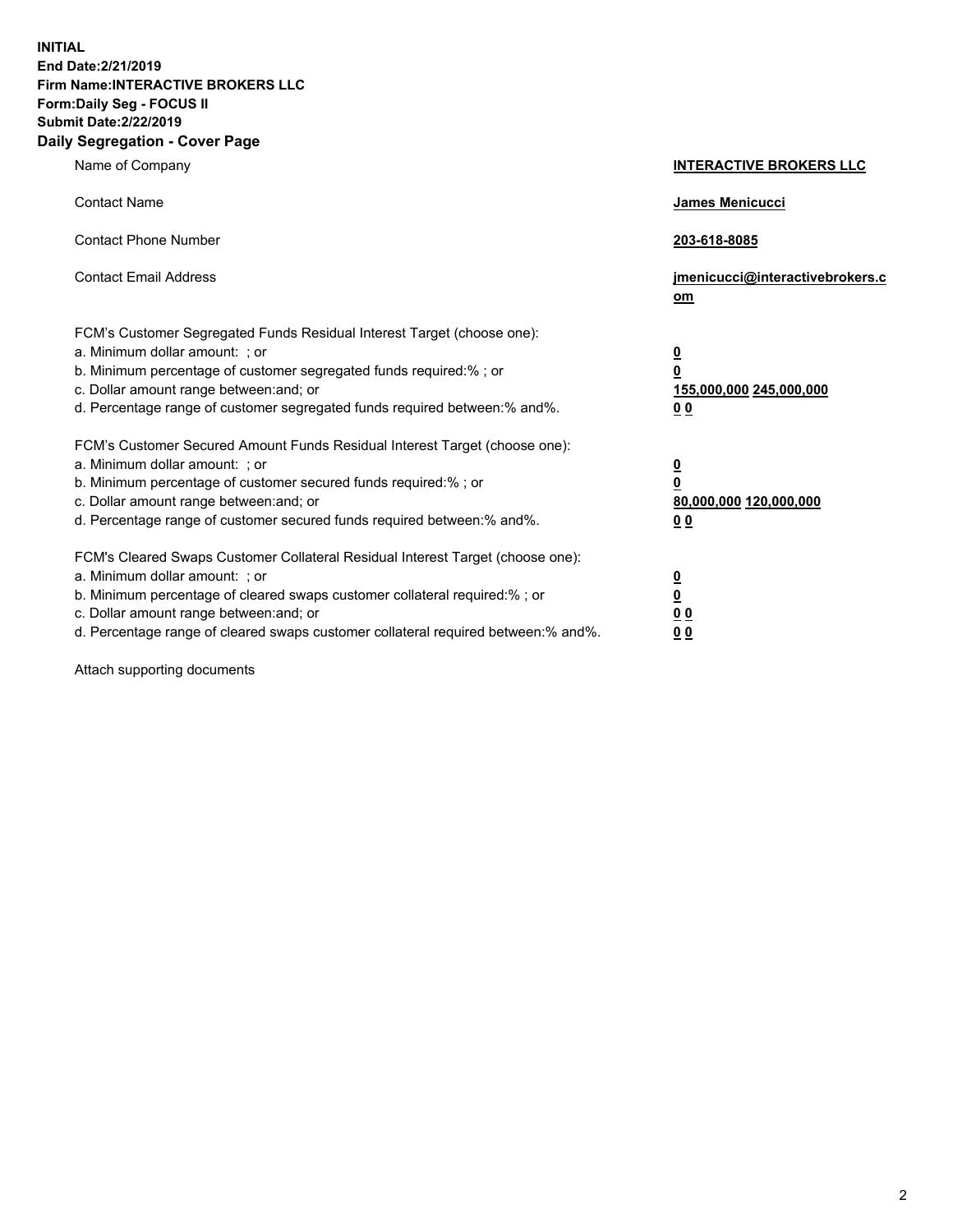## **INITIAL End Date:2/21/2019 Firm Name:INTERACTIVE BROKERS LLC Form:Daily Seg - FOCUS II Submit Date:2/22/2019 Daily Segregation - Secured Amounts**

|     | <u> Bally Ocyfegation - Occared Alliounts</u>                                                              |                                  |
|-----|------------------------------------------------------------------------------------------------------------|----------------------------------|
|     | Foreign Futures and Foreign Options Secured Amounts                                                        |                                  |
|     | Amount required to be set aside pursuant to law, rule or regulation of a foreign                           | $0$ [7305]                       |
|     | government or a rule of a self-regulatory organization authorized thereunder                               |                                  |
| 1.  | Net ledger balance - Foreign Futures and Foreign Option Trading - All Customers                            |                                  |
|     | A. Cash                                                                                                    | 429,494,933 [7315]               |
|     | B. Securities (at market)                                                                                  | $0$ [7317]                       |
| 2.  | Net unrealized profit (loss) in open futures contracts traded on a foreign board of trade                  | -2,140,996 [7325]                |
| 3.  | Exchange traded options                                                                                    |                                  |
|     | a. Market value of open option contracts purchased on a foreign board of trade                             | 116,039 [7335]                   |
|     | b. Market value of open contracts granted (sold) on a foreign board of trade                               | -52,659 [7337]                   |
| 4.  | Net equity (deficit) (add lines 1.2. and 3.)                                                               | 427,417,317 [7345]               |
| 5.  | Account liquidating to a deficit and account with a debit balances - gross amount                          | 7,622 [7351]                     |
|     | Less: amount offset by customer owned securities                                                           | 0 [7352] 7,622 [7354]            |
| 6.  | Amount required to be set aside as the secured amount - Net Liquidating Equity                             | 427,424,939 [7355]               |
|     | Method (add lines 4 and 5)                                                                                 |                                  |
| 7.  | Greater of amount required to be set aside pursuant to foreign jurisdiction (above) or line                | 427,424,939 [7360]               |
|     | 6.                                                                                                         |                                  |
|     | FUNDS DEPOSITED IN SEPARATE REGULATION 30.7 ACCOUNTS                                                       |                                  |
| 1.  | Cash in banks                                                                                              |                                  |
|     | A. Banks located in the United States                                                                      | 50,884,020 [7500]                |
|     | B. Other banks qualified under Regulation 30.7                                                             | 0 [7520] 50,884,020 [7530]       |
| 2.  | Securities                                                                                                 |                                  |
|     | A. In safekeeping with banks located in the United States                                                  | 411,620,342 [7540]               |
|     | B. In safekeeping with other banks qualified under Regulation 30.7                                         | 0 [7560] 411,620,342 [7570]      |
| 3.  | Equities with registered futures commission merchants                                                      |                                  |
|     | A. Cash                                                                                                    | $0$ [7580]                       |
|     | <b>B.</b> Securities                                                                                       | $0$ [7590]                       |
|     | C. Unrealized gain (loss) on open futures contracts                                                        | $0$ [7600]                       |
|     | D. Value of long option contracts                                                                          | $0$ [7610]                       |
|     | E. Value of short option contracts                                                                         | 0 [7615] 0 [7620]                |
| 4.  | Amounts held by clearing organizations of foreign boards of trade                                          |                                  |
|     | A. Cash                                                                                                    | $0$ [7640]                       |
|     | <b>B.</b> Securities                                                                                       | $0$ [7650]                       |
|     | C. Amount due to (from) clearing organization - daily variation                                            | $0$ [7660]                       |
|     | D. Value of long option contracts                                                                          | $0$ [7670]                       |
|     | E. Value of short option contracts                                                                         | 0 [7675] 0 [7680]                |
| 5.  | Amounts held by members of foreign boards of trade                                                         |                                  |
|     | A. Cash                                                                                                    | 86,412,762 [7700]                |
|     | <b>B.</b> Securities                                                                                       | $0$ [7710]                       |
|     | C. Unrealized gain (loss) on open futures contracts                                                        | -1,802,019 [7720]                |
|     | D. Value of long option contracts                                                                          | 116,039 [7730]                   |
|     | E. Value of short option contracts                                                                         | -52,659 [7735] 84,674,123 [7740] |
| 6.  | Amounts with other depositories designated by a foreign board of trade                                     | 0 [7760]                         |
| 7.  | Segregated funds on hand                                                                                   | $0$ [7765]                       |
| 8.  | Total funds in separate section 30.7 accounts                                                              | 547,178,485 [7770]               |
| 9.  | Excess (deficiency) Set Aside for Secured Amount (subtract line 7 Secured Statement<br>Page 1 from Line 8) | 119,753,546 [7380]               |
| 10. | Management Target Amount for Excess funds in separate section 30.7 accounts                                | 80,000,000 [7780]                |
| 11. | Excess (deficiency) funds in separate 30.7 accounts over (under) Management Target                         | 39,753,546 [7785]                |
|     |                                                                                                            |                                  |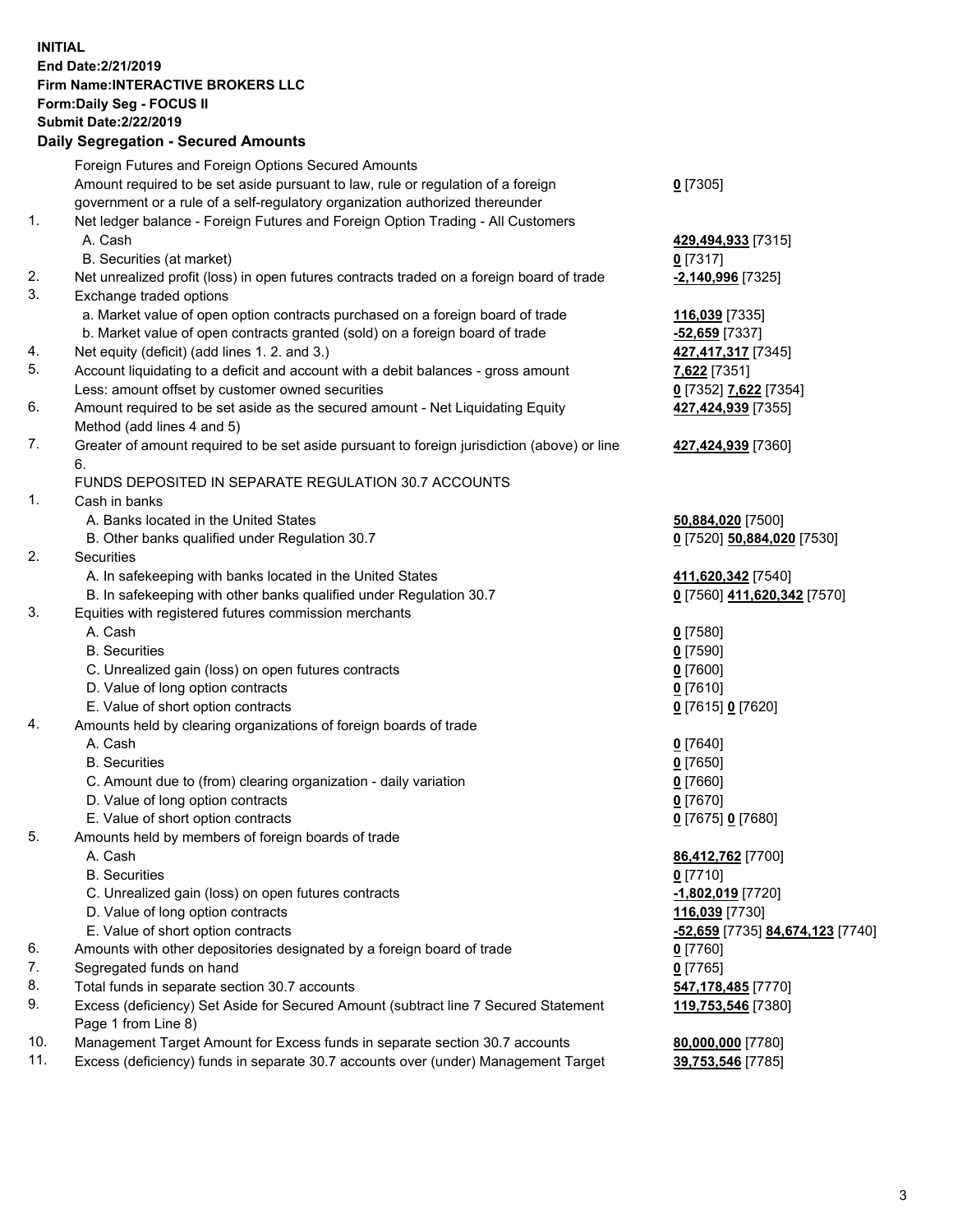**INITIAL End Date:2/21/2019 Firm Name:INTERACTIVE BROKERS LLC Form:Daily Seg - FOCUS II Submit Date:2/22/2019 Daily Segregation - Segregation Statement** SEGREGATION REQUIREMENTS(Section 4d(2) of the CEAct) 1. Net ledger balance A. Cash **3,862,149,040** [7010] B. Securities (at market) **0** [7020] 2. Net unrealized profit (loss) in open futures contracts traded on a contract market **-145,299,893** [7030] 3. Exchange traded options A. Add market value of open option contracts purchased on a contract market **254,746,738** [7032] B. Deduct market value of open option contracts granted (sold) on a contract market **-166,404,621** [7033] 4. Net equity (deficit) (add lines 1, 2 and 3) **3,805,191,264** [7040] 5. Accounts liquidating to a deficit and accounts with debit balances - gross amount **1,243,024** [7045] Less: amount offset by customer securities **0** [7047] **1,243,024** [7050] 6. Amount required to be segregated (add lines 4 and 5) **3,806,434,288** [7060] FUNDS IN SEGREGATED ACCOUNTS 7. Deposited in segregated funds bank accounts A. Cash **535,737,978** [7070] B. Securities representing investments of customers' funds (at market) **2,141,597,980** [7080] C. Securities held for particular customers or option customers in lieu of cash (at market) **0** [7090] 8. Margins on deposit with derivatives clearing organizations of contract markets A. Cash **8,113,557** [7100] B. Securities representing investments of customers' funds (at market) **1,235,449,118** [7110] C. Securities held for particular customers or option customers in lieu of cash (at market) **0** [7120] 9. Net settlement from (to) derivatives clearing organizations of contract markets **-169,444** [7130] 10. Exchange traded options A. Value of open long option contracts **254,695,722** [7132] B. Value of open short option contracts **-166,363,948** [7133] 11. Net equities with other FCMs A. Net liquidating equity **0** [7140] B. Securities representing investments of customers' funds (at market) **0** [7160] C. Securities held for particular customers or option customers in lieu of cash (at market) **0** [7170] 12. Segregated funds on hand **0** [7150] 13. Total amount in segregation (add lines 7 through 12) **4,009,060,963** [7180] 14. Excess (deficiency) funds in segregation (subtract line 6 from line 13) **202,626,675** [7190] 15. Management Target Amount for Excess funds in segregation **155,000,000** [7194]

16. Excess (deficiency) funds in segregation over (under) Management Target Amount Excess

**47,626,675** [7198]